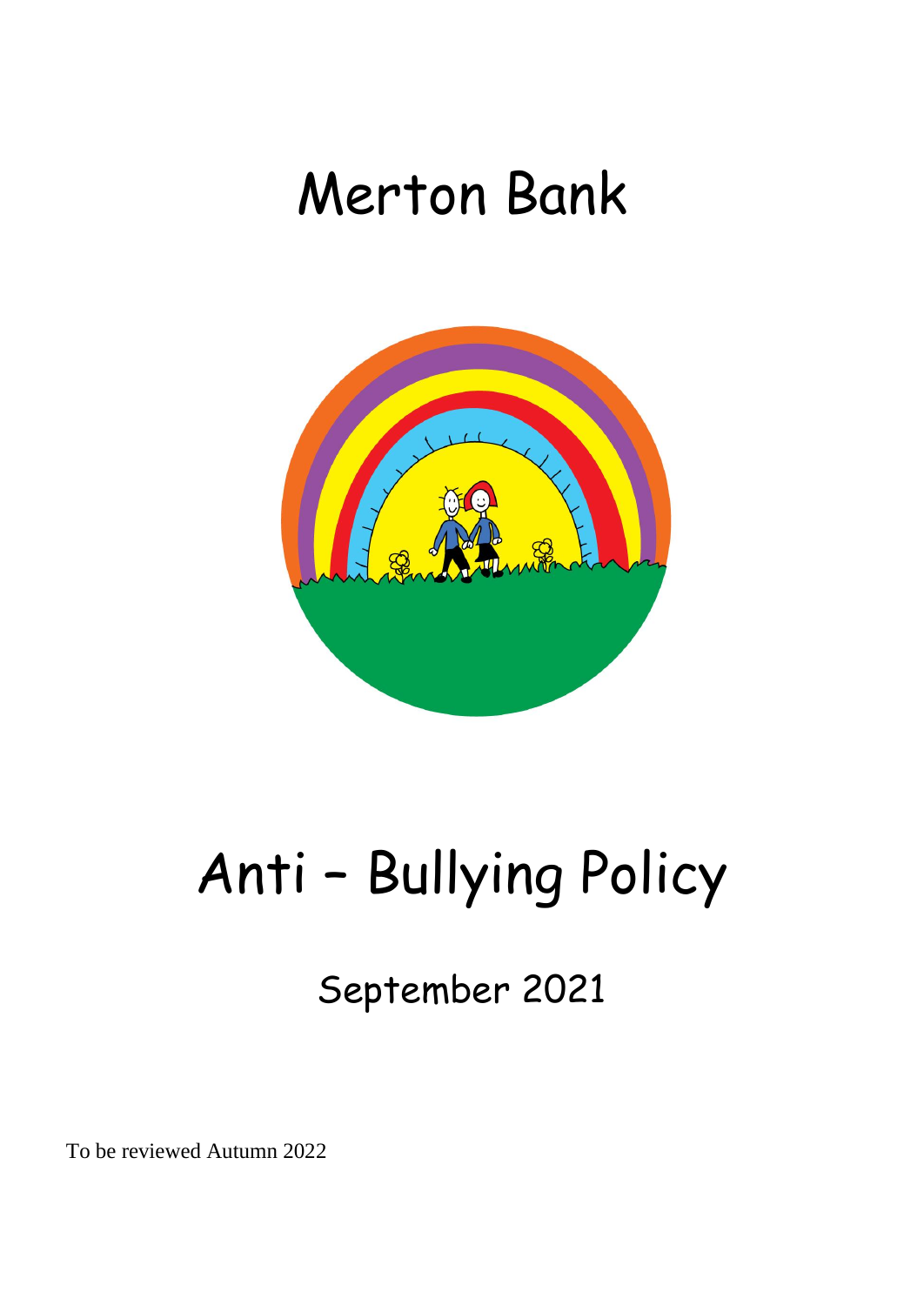#### **Definition**

"The willful conscious desire to hurt, threaten or frighten some-one. It can be physical and/or verbal and it can be directed at some-one's physical characteristics, personality, racial origins, gender or social class background."

Tattum and Herbert 1990

At Merton Bank Primary school we recognise that there are many kinds of bullying including those outlined below:-

| NAME CALLING                      | nicknames, personal attributes, sexual/racial taunts, homophobic<br>language is explored/challenged immediately. |
|-----------------------------------|------------------------------------------------------------------------------------------------------------------|
| PHYSICAL VIOLENCE                 | pushing, kicking punching etc                                                                                    |
| INTIMIDATION/<br><b>EXTORTION</b> | damaging work, taking sweets/money                                                                               |

| <b>ISOLATION</b> | to purposefully exclude |
|------------------|-------------------------|
|------------------|-------------------------|

Research has shown that girls and boys are equally as likely to be involved in bullying. Bullying can either be by groups of children or by individuals.

Although rare in a primary school, any incident motivated by racial, sexual, or other prejudice, typically one involving violence, will be treated as a hate crime and dealt with accordingly. Victimisation or treating someone badly because they have done a 'protected act' (or because you believe that a person is going to do a protected act) will also be treated with the utmost significance as will harassment, aggressive pressure or intimidation.

All staff are familiar with the confidential reporting policy/whistleblowing and will refer to this if an adult on site shows any of the above behaviours*.* 

#### **Aims**

At Merton Bank Primary school, we do not tolerate bullying of any kind. All pupils and staff must feel safe in an environment, which allows them to work and play together. It is important that the school is viewed as a community of which everybody is an integral part. A member of our school community who may be vulnerable for one reason or another must be closely observed so that early signs of bullying can be detected. The importance of early intervention is crucial.

**From time to time arguments will occur: incidents such as this are not classed as bullying.**

#### **Objectives**

- To ensure the safety and happiness of our pupils and staff.
- To ensure the right environment for each individual to achieve their potential.
- To provide a model for responsible behaviour.
- To endorse the reputation of the school as effective and caring.
- To safeguard the emotional/ mental health of our pupils so that they might become responsible and caring adults.
- To provide access to the Pastoral Team.

The school's policy includes the following key elements:

- The promotion of positive behaviour
- The development of preventative approaches
- Appropriate disciplinary procedures
- Involvement of parents/carers and outside agencies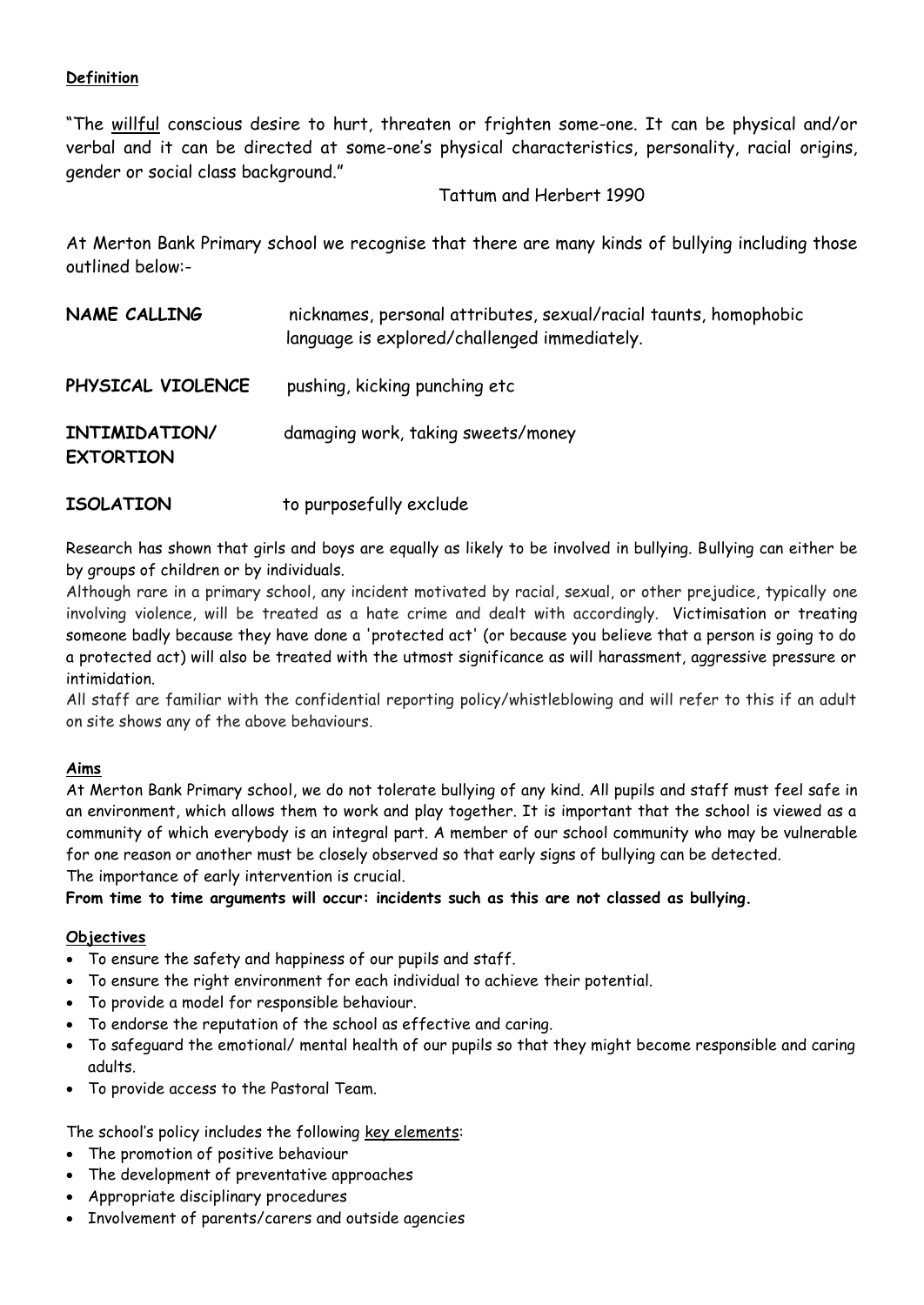Relationships based on mutual respect, trust, care and consideration for others are an important part of our school aims, of our school discipline policy and are embedded in our core values.

It is our aim to create an environment in which children feel safe to approach adults to express their fears and anxieties. Staff are also encouraged to voice concerns to their team leader or line manager.

There is a belief amongst some adults that if bullies are ignored they will stop bullying; that bullying is an inevitable phase of childhood that will pass without their intervention; that all children must learn to stand up for themselves; that adult intervention to protect the victims of bullies would merely inhibit a valuable social lesson. **At Merton Bank Primary School, we recognise that this is not the case and we are aware that bullying does occur and needs addressing when it does.**

All members of staff are asked to be on the look-out for signs of bullying and to report them to the Senior Leadership Team should any concerns be identified. All members of staff, including lunch time supervisors, are given advice on how to spot bullying and strategies for dealing with it. Incidents of bullying are logged on the incident log sheets (See Appendix 1) which are then kept in the Head Teacher's office. Where incidents of bullying are of a racial nature, they will be logged through the system outlined in the school's racial inclusion policy. Any incidents of homophobic bullying will be dealt with in a similar manner.

**Parents/carers are encouraged to come in and discuss any problems with staff/safeguarding team as soon as they arise. Appointments must be made with the class teacher as these meetings need time putting aside. Any reported incidents of bullying are dealt with as a matter of urgency. Where appropriate, parents/carers will be reported back to.**

A member of the Senior Leadership Team deals with any report of bullying immediately. The relevant individuals should be questioned individually and can be brought "face to face with their "victim" if the other child is happy with this arrangement. The purpose of this is to try to impress on the bully, the effect of their actions on the person who is being bullied and to try to make them understand how that person feels (restorative justice). The child/children who are being bullied are given advice on how to deal with the bullies.

Areas within the school, which may be potential danger areas for bullying, have been identified. These are places such as the toilet areas, round corners at the side of the playground. Staff are asked to make sure that these areas are checked regularly particularly during the lunchtime period. This limits any incidences of bullying happening in these areas.

#### **Strategies for dealing with an incident of bullying**

At all times it is important that a member of staff uses their judgment to determine whether an incident is of a minor or serious nature and if in fact it is bullying. Children often fall out or play 'jokes' which other children do not find amusing. Staff will do all they can to 'get to the bottom' of an incident. Children are interviewed independently and accounts of incidents are compared by staff to establish 'truthfulness'. Reflection time during lunch and breaks is used to iron out any minor altercations. This early intervention has been found to be beneficial in preventing more serious issues arising.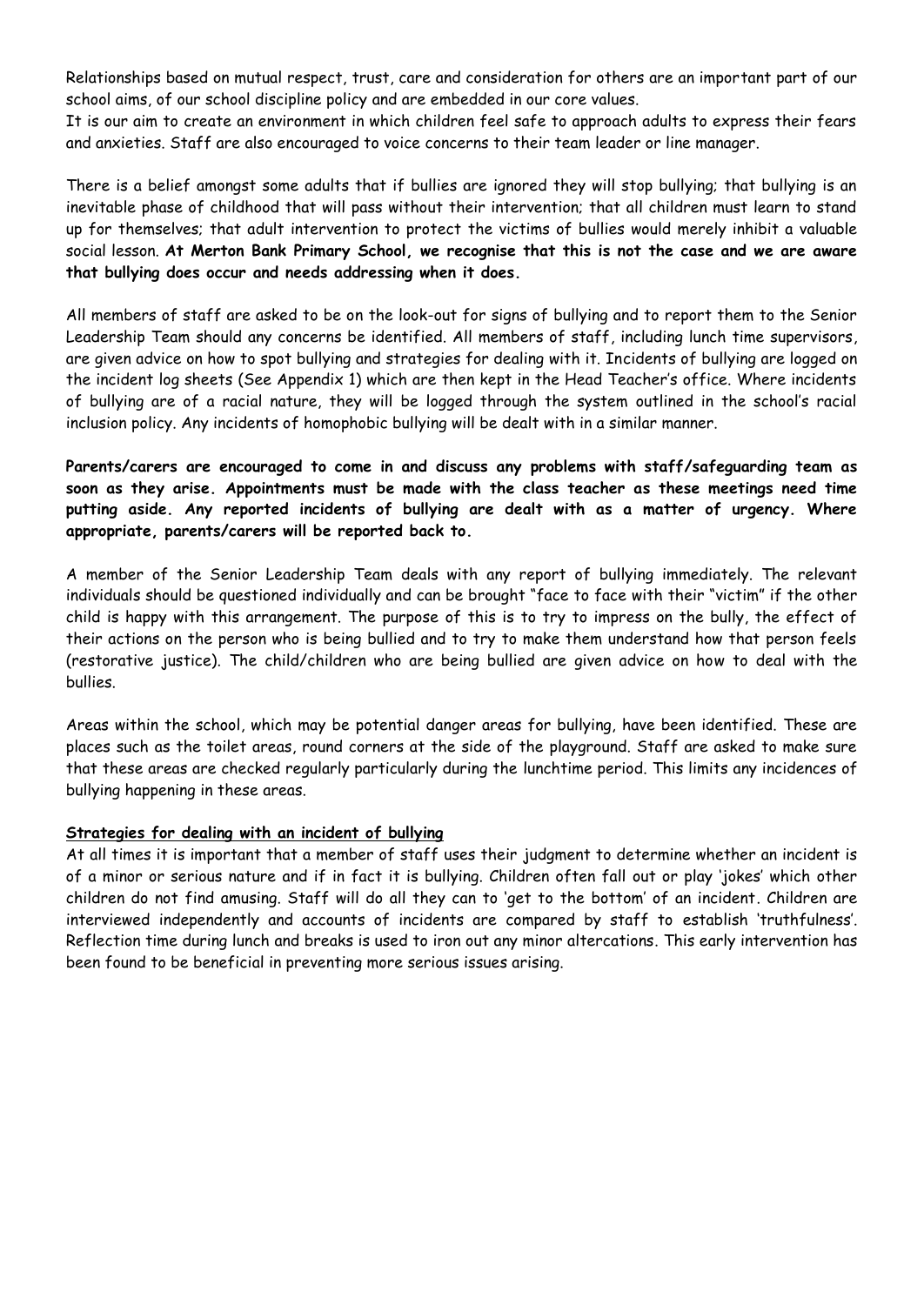If the member of staff decides that the incident is serious enough to be classified as bullying then the following steps will be taken:-

- $\triangleright$  Remove the victim from the scene as quickly as possible rather than challenge the bully there and then.
- $\triangleright$  If you are unable to deal with the incident immediately, tell the child that he/she will be spoken with later without specifying how and when. This can be an effective strategy but must however be followed up as soon as possible.
- $\triangleright$  Do not be aggressive with the bully.
- ➢ Do not physically intervene unless the pupil is causing physical injury to another pupil. When using any form of physical restraint, staff should be mindful of the DFE guidelines on the appropriate use of physical restraint and correct forms must be completed as soon as possible after the restraint. All staff have undergone 'Team Teach' training.
- ➢ Report the incident to a member of the Senior LeadershipTeam.

Do not accept excuses from the child who is bullying. Ask questions such as:-

- If the incident was an accident, did the children involved act by getting help?
- If it was a joke, was everybody laughing?
- If it was a game, was everybody laughing/could anyone join in?

Breaktime Buddies are trained to work with other pupils who are feeling bullied / lonely. Mrs Milburn will provide training and meet with the children regularly to ensure that they are clear of their role.

Our pupils know they can also approach the adults on duty and inform them if they are unhappy or lonely.

#### **Teaching pupils how to challenge bullying behaviour**

Pupils throughout the school can be taught to refuse to comply with bullying pupils' demands. Encouraging a pupil to say to another pupil that they do not like what the other is doing gives the bullied child the opportunity to respond assertively to the situation with the backing of the teacher.

The majority of pupils may not be involved in bullying behaviour themselves but they are likely to know that it is happening. It is possible to motivate peer pressure so that pupils take an active stand against bullying behaviour. Pupils can be encouraged to be active bystanders by:-

- not allowing someone to be deliberately left out of a group
- by not laughing or smiling when someone is being bullied
- telling a member of staff what is happening (This is not telling tales)
- encouraging the bullied pupils to join in with their activities or groups
- telling the bullying pupil to stop what they are doing
- showing the bullying pupil that they disapprove of what he/she is doing

Role play can be a useful technique in helping pupils rehearses more challenging situations. PSHE lessons fully support these strategies.

#### **Sanctions used to deter bullying among students.**

Bullying is dealt with through the behaviour sanctions which are found in the school's behaviour policy. Persistent bullying results in the parents/carers of the pupil/pupils being asked into school to discuss their child's behaviour. A continuation of the bullying will result in the child/children being excluded for a fixed period at the Executive's Head teacher's discretion and in extreme cases, permanent exclusion. Restorative justice is used to repair harm (not just for incidents involving bullying).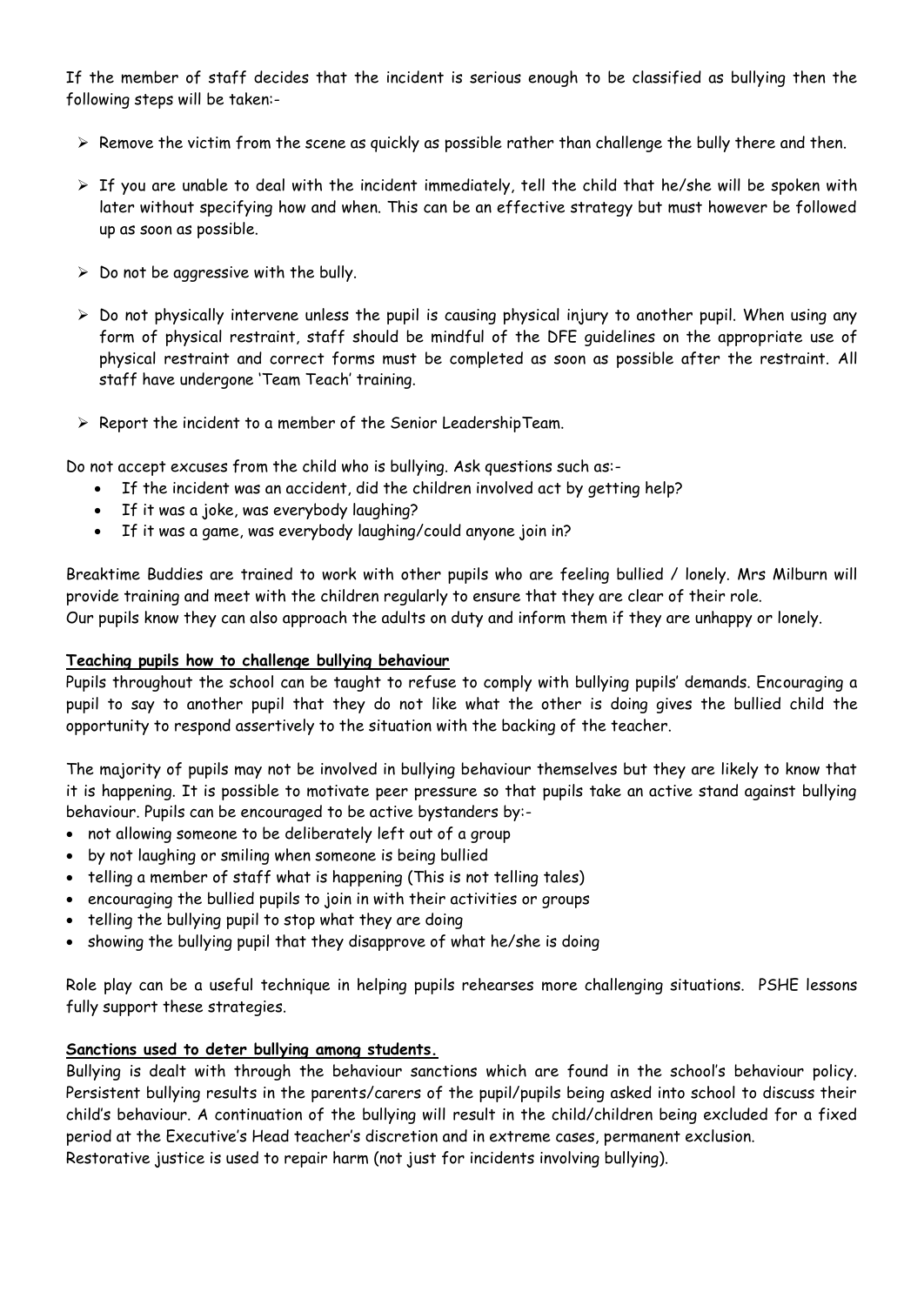#### **Monitoring**

Incidents of bullying amongst students and how they are resolved are monitored and recorded. The purpose of monitoring is two-fold. Firstly to assist the school to identify patterns. The following things need to be taken account of:-

- who was involved (or alleged to be involved)
- where and when it happened
- what happened
- what action was taken
- how it was followed up

Secondly, monitoring is useful because it helps to establish whether or not the policy is being effective. An indicator of the effectiveness of the Anti-Bullying policy would be a reduction in the reports of bullying. Information gathered does not identify individual children but includes details of the gender and ages of the pupils and the nature of the bullying.

#### **Curriculum approaches to the topic of bullying**

At Merton Bank School, we believe that it is better to address problems before they arise and for this reason the subject of bullying is discussed regularly. Many subject areas within the curriculum can be used to promote anti-bullying values and co-operative behaviour. This may be through a discussion about individual or group behaviour and its impact on others. This may arise from discussion about an incident in history, current affairs or a fictional account.

It is also achieved indirectly through the selection of curriculum approaches that require pupils to work together co-operatively. This can include opportunities for personal evaluation on how each pupil has worked with others and how interaction might be improved will also encourage these attitudes.

Bullying as an issue is dealt with through R.E. and P.S.H.C.E. This may be in the hidden curriculum within a topic or as a unit of work. Bullying is also dealt with in assemblies and discussed through anti- bullying week.

- This policy has been compiled with reference to "**Bullying:-- Don't suffer in silence"** D.F.F.E. 1994 HMSO publications.
- This policy has been shared with the pupils and parents/carers who have been asked for their viewpoints.
- This policy represents the consensus view of the staff, governors pupils and parents and represents the ideal policy that we would aim for.
- This policy was discussed by the staff in Autumn 2021, approved by the Governing Body in Autumn 2021 and will be reviewed in Summer 2022.